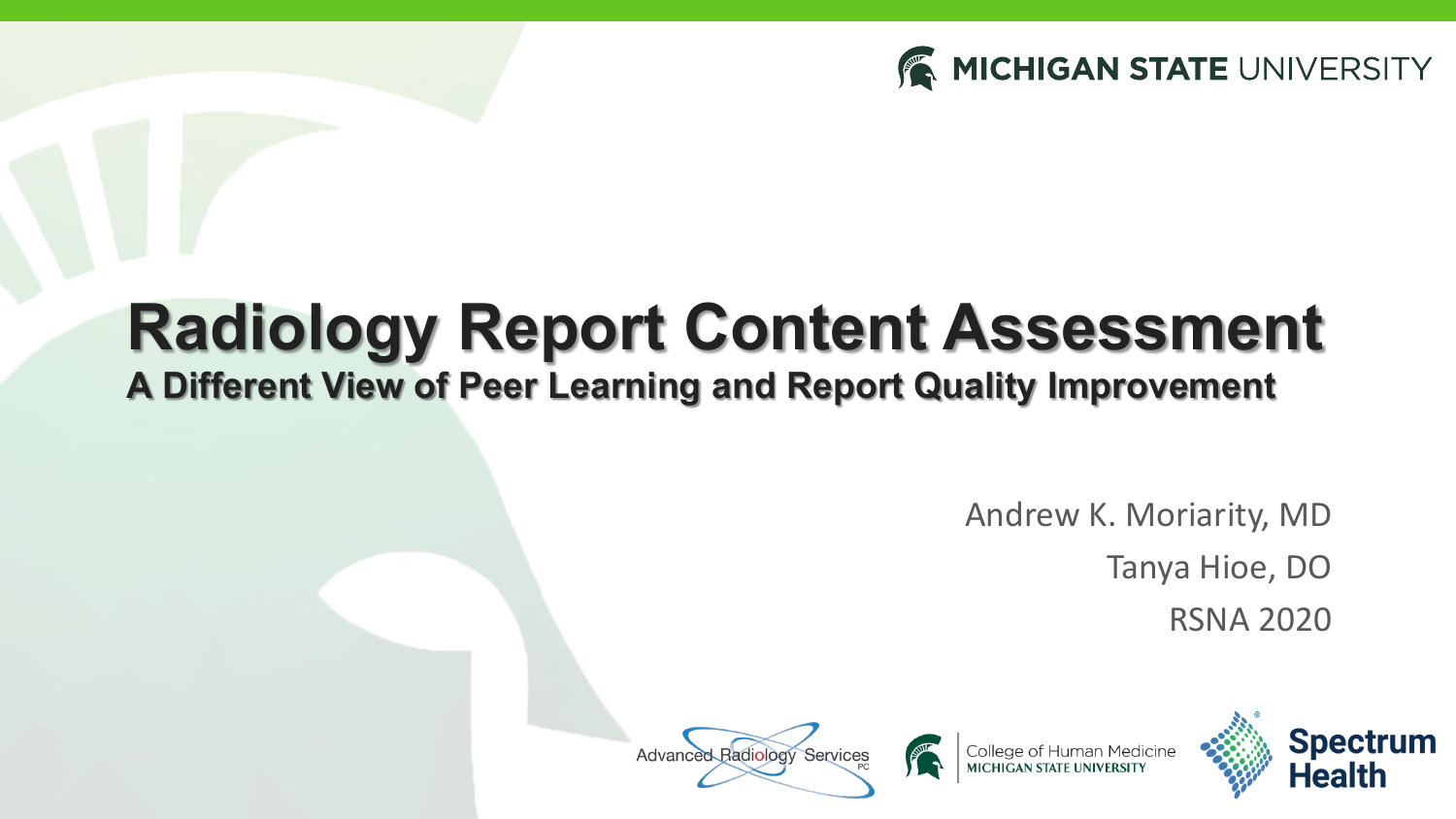

#### **Background**

- Traditional score-based peer review and newer peer learning concepts often focus on the diagnostic accuracy and diagnostic learning opportunities of radiology cases.
- For several years, our practice has incorporated a separate "report content assessment" option that allows radiologists to provide feedback to peers on the structure, readability, and perceived clinical usefulness of radiology reports examined during peer review and peer learning processes.
- These ratings are distinct from the RADPEER-based numeric score and peer-learning classifications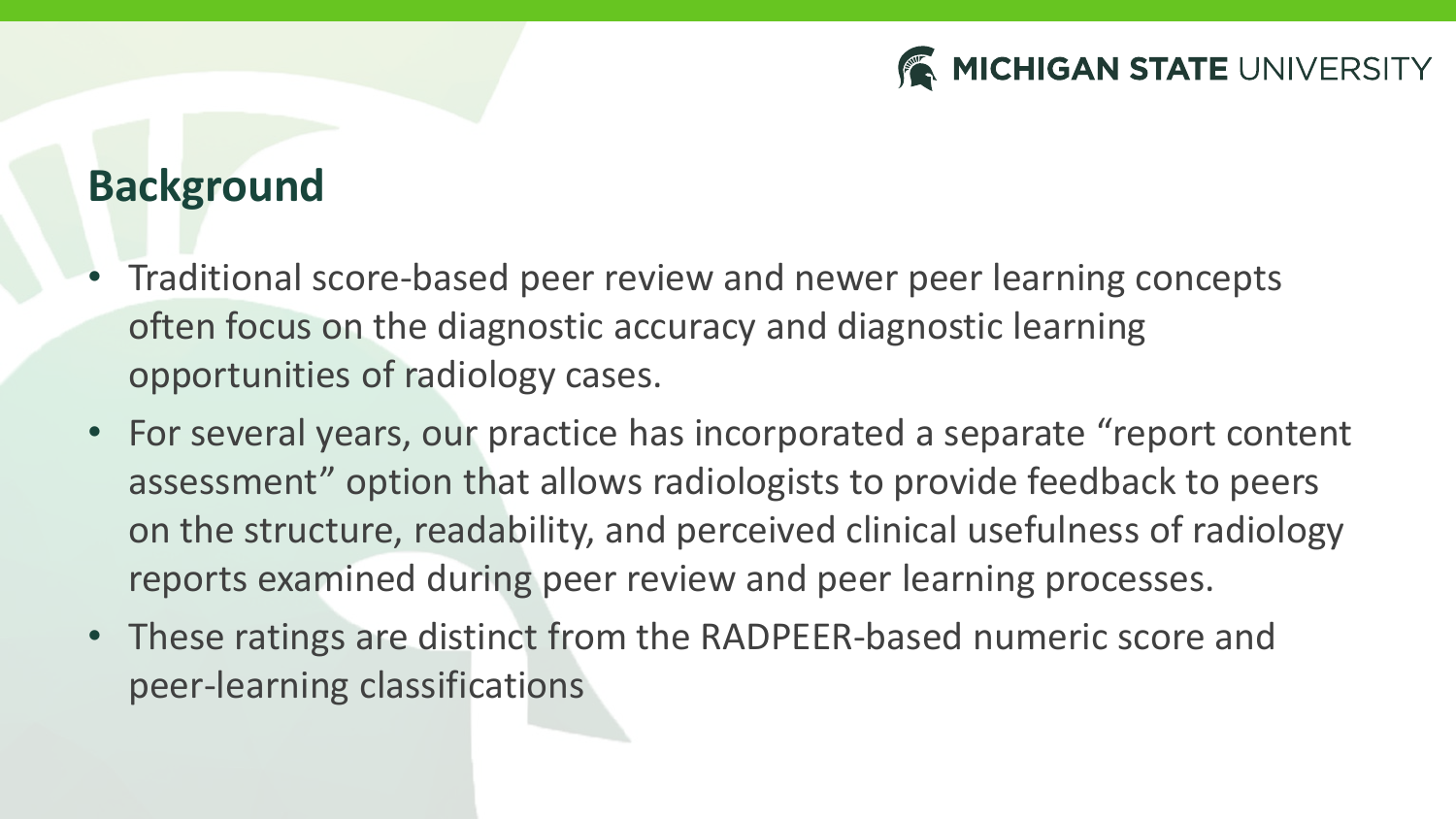

#### **Background**

- The ratings attempt to evaluate how radiology reports are used to communicate diagnostic information to referring providers and patients.
- Initially, the ratings used the same 4-point scale as the original RADPEER numeric system and subsequently a structured list of for the "content assessment" was developed to replace numeric scoring.
- This study examines trends in this peer reported data to evaluate for areas of potential improvement and the effect of a transition from numeric scores to structured qualitative statements.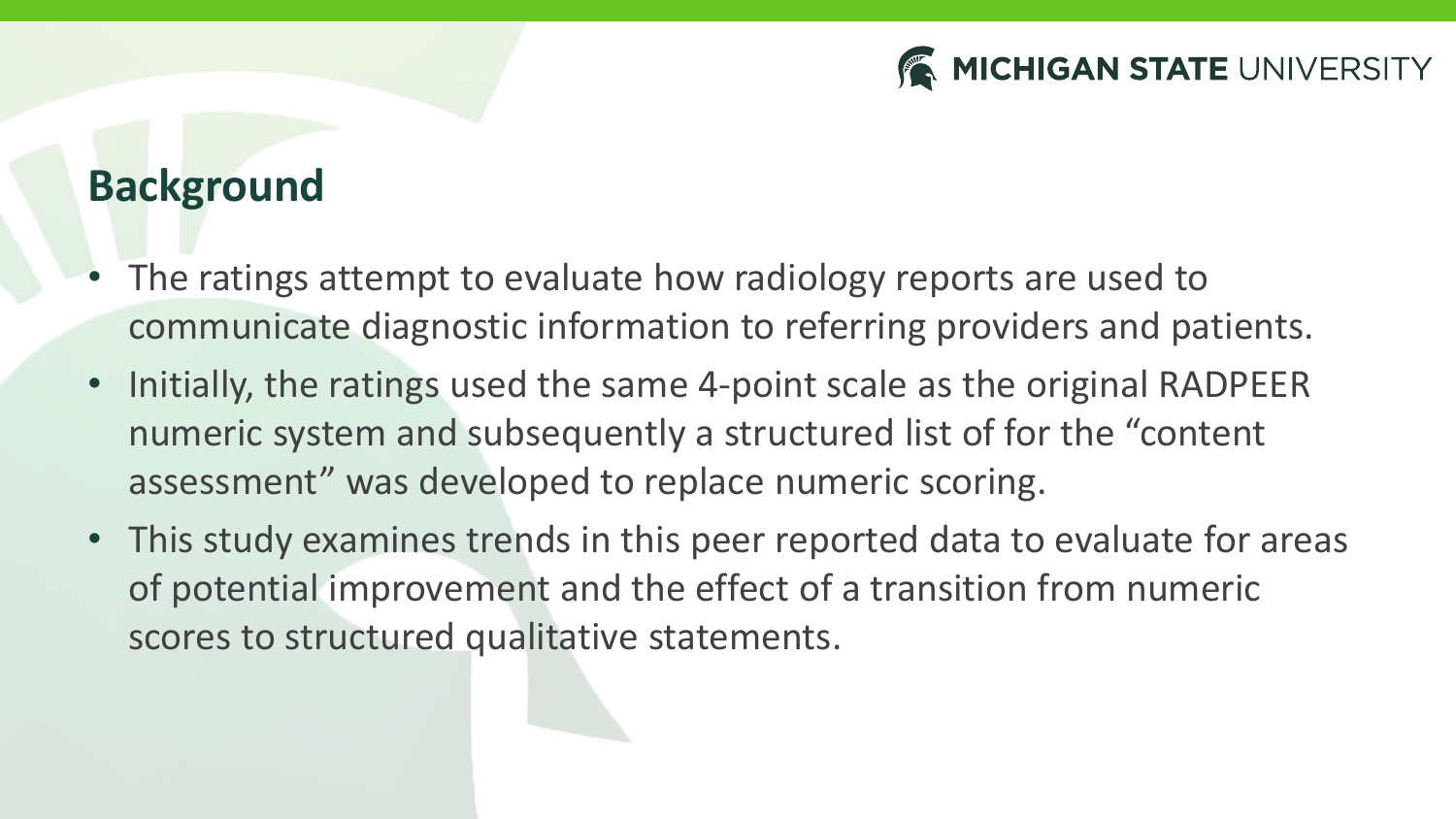

#### **Methods**

- The subjective 4-point score for "Report Content Assessment" was initially designed to address the readability and "usefulness" of a report
	- Higher scores indicated greater severity/number of content errors or ambiguity
	- After selecting the numeric score, secondary structured options that could be selected to provide more information to the original radiologist and more than one option could be selected (Figure 1a).
- After 2 years, this system was modified to remove the numeric scores and to provide only a list of structured comments, listed alphabetically, in addition to an "other" choice for free-text comments (Figure 1b).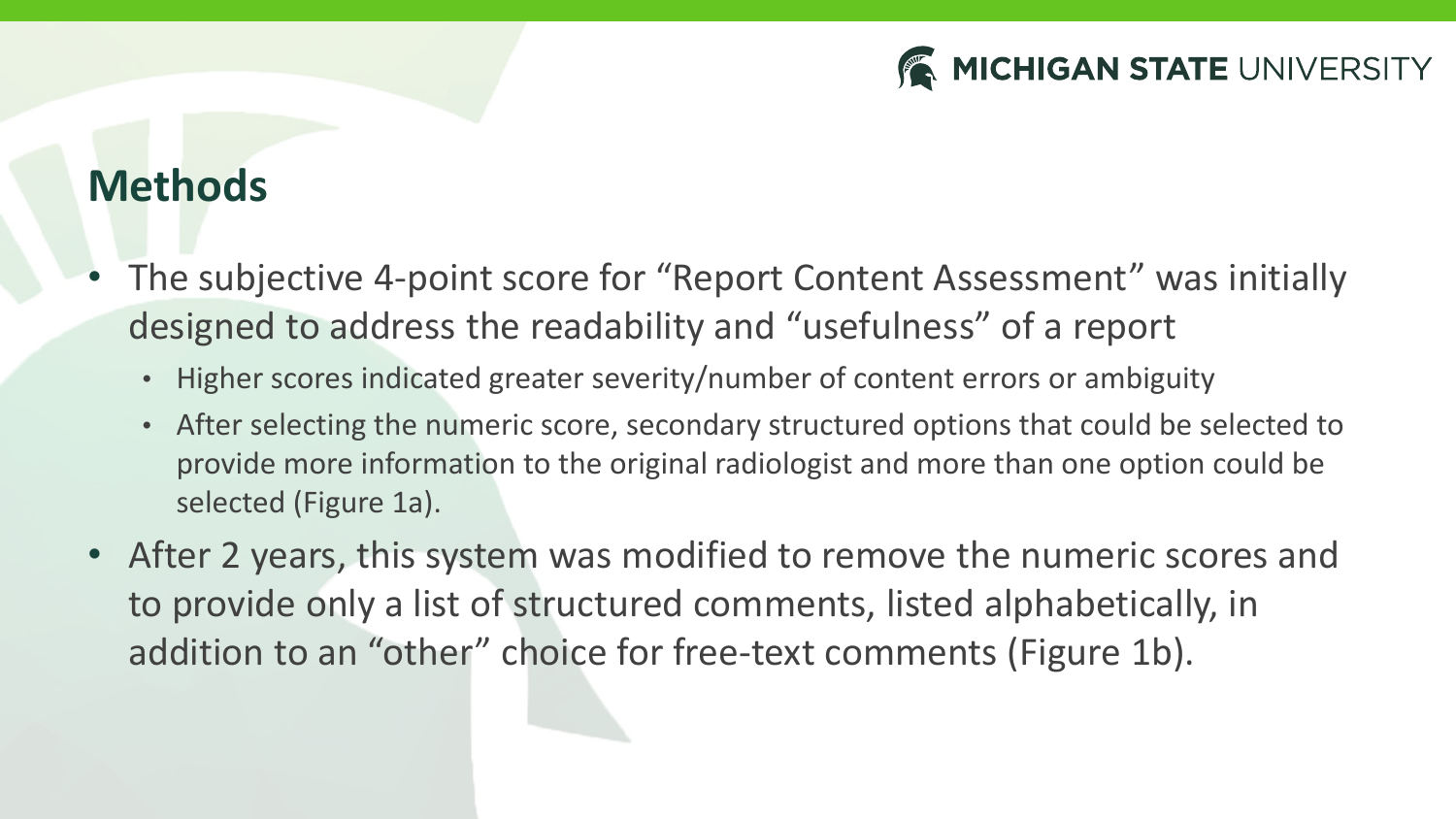

| <b>Report Rating:</b>                                                              | Report Content Assessment:*                                     |
|------------------------------------------------------------------------------------|-----------------------------------------------------------------|
| Accurately and clearly conveys findings and interpretation.                        | No Suggestions Needed                                           |
| Difficult to follow, adequately conveys findings and interpretation.               |                                                                 |
| Difficult to follow, does not adequately convey findings and/or<br>interpretation. | □ Clinically relevant prior studies were not utilized/mentioned |
| Inconsistent and/or clincally misleading report.                                   | $\Box$ Does not answer the clinical question                    |
| a This report does not answer the clinical question posed by the order.            | $\Box$ Findings/Impression are not clinically useful            |
| PQRS requirements are not documented.                                              | <b>D</b> Out of Context Words/Phrases - Single                  |
| c Word salad is present.                                                           | $\Box$ Out of Context Words/Phrases - Multiple                  |
| $d$ Were you aware that prior studies were available?                              | <b>PQRS/QPP requirements were not addressed</b>                 |
| Typos or grammatical errors are present.<br>$e$ $\Box$                             |                                                                 |
| f Be more specific about whether (or not) to follow up.                            | $\Box$ Report ambiguity – Mild                                  |
| The report contains ambiguity.<br>2 <sup>1</sup>                                   | Report ambiguity - Severe                                       |
| There are laterality discrepancies present.<br>h                                   | Other - Write comment                                           |
| <b>Other-See Review Comments</b>                                                   |                                                                 |

Figure 1: Original 4-point score for "Report Content Assessment" (Figure 1a, left) with secondary structured options. Subsequent update with structured comments, listed alphabetically, in addition to an "other" choice for free-text comments (Figure 1b, right).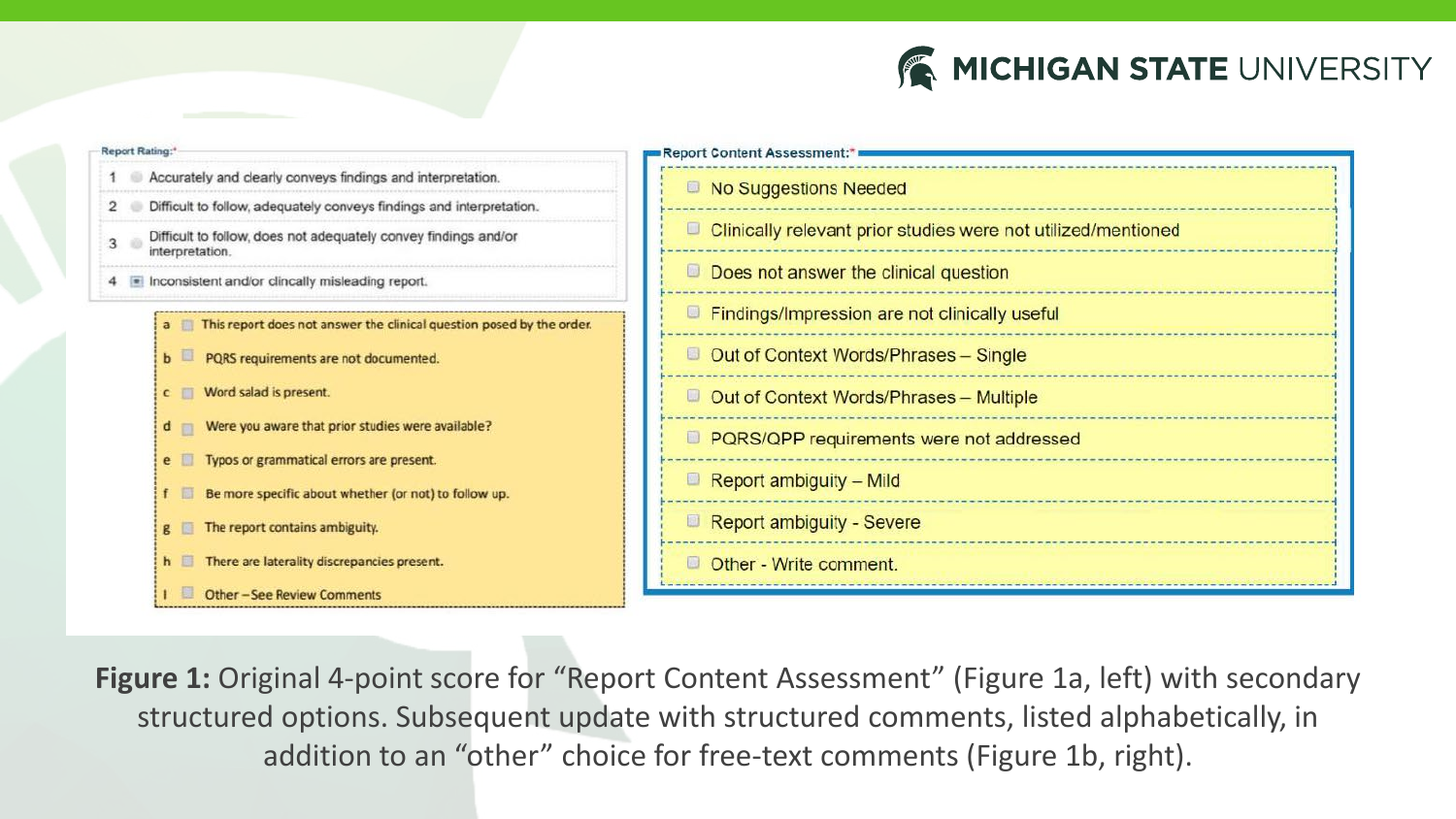

#### **Results**

- Total number of report reviews examined: **83,012** 
	- 35,582 (43%) in the pre-period: 48,087 report content ratings
	- 47,430 (57%) in the post-period: 47,436 report content ratings
- Each case in both periods had at least one content rating, however there were more comments per report in the pre-period (1.35) with the modified numeric scores and structured pull down options compared to the post-period (1.00) showing only structured text options.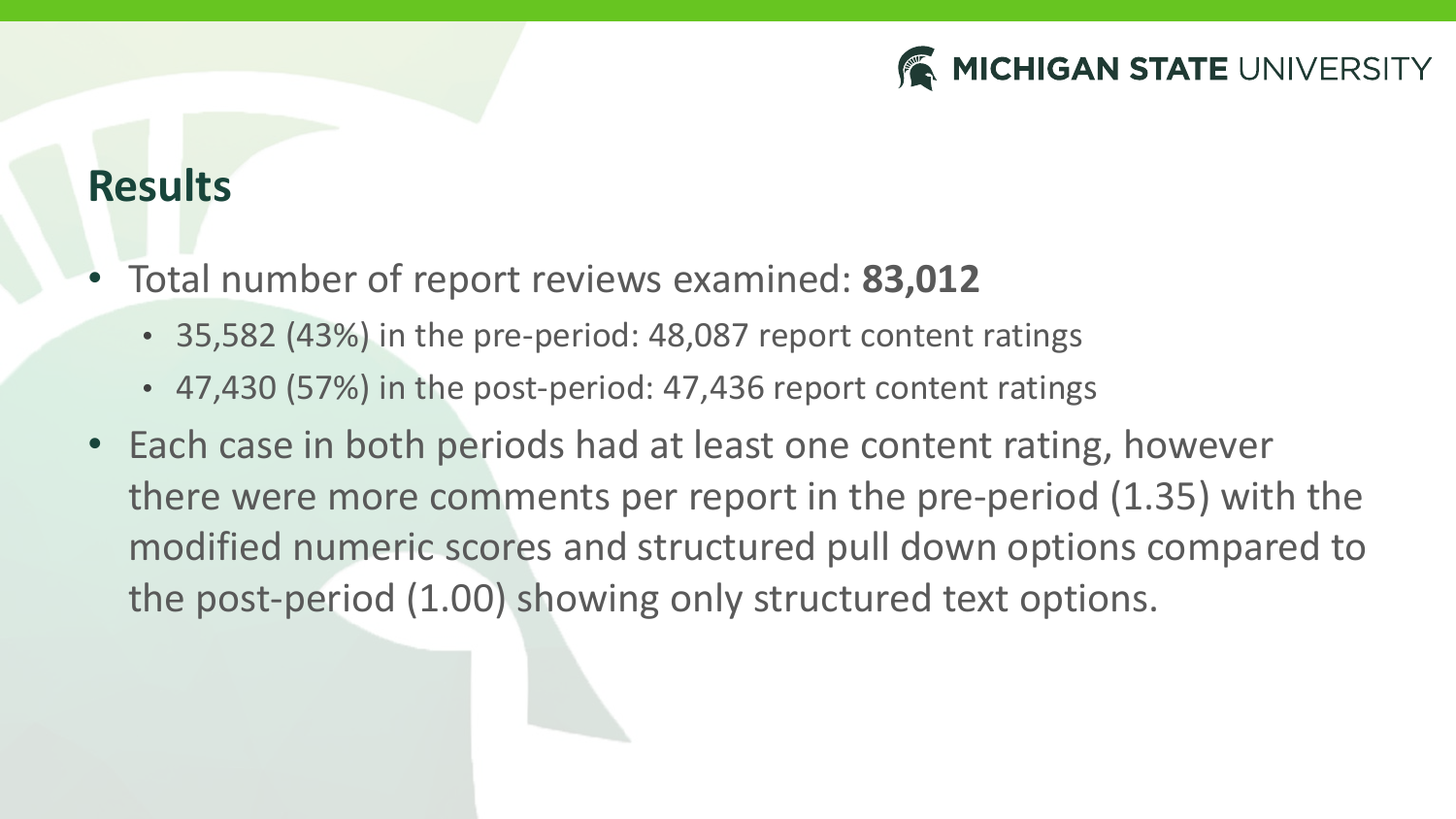

### **Results**

- Focusing on the postimplementation structured comments, the most common reports where "no suggestions needed
- The report content assessment was compared to RADPEER peerreview scores for the same report

\*Reports could have more than one content assessment category

| <b>Report Content Assessment Options</b>                         | <b>Total</b> | (%)    |
|------------------------------------------------------------------|--------------|--------|
| <b>No Suggestions Needed</b>                                     | 46073        | 95.81  |
| Other - Write comment.                                           | 1198         | 2.49   |
| Out of Context Words/Phrases - Single                            | 311          | 0.65   |
| Clinically relevant prior studies were not<br>utilized/mentioned | 192          | 0.40   |
| Report Ambiguity - Mild                                          | 179          | 0.37   |
| Out of Context Words/Phrases - Multiple                          | 39           | 0.08   |
| Findings/Impression are not clinically useful                    | 34           | 0.07   |
| Does not answer the clinical question                            | 28           | 0.06   |
| PQRS/QPP requirements were not addressed                         | 21           | 0.04   |
| Report ambiguity - Severe                                        | 12           | 0.02   |
| <b>Grand Total</b>                                               | 48087        | 100.0% |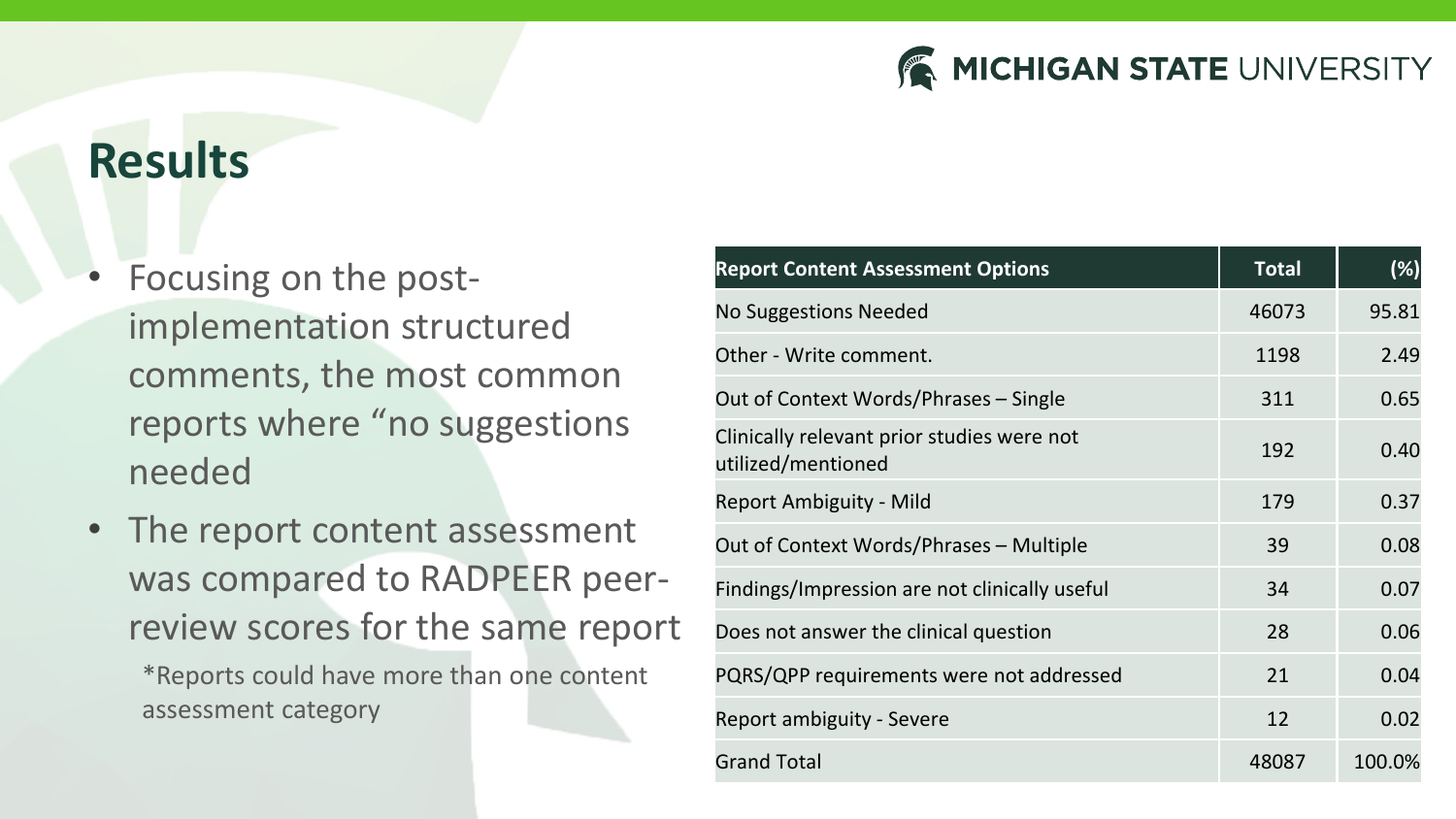

## **Results**

| <b>Report Content Assessment Options</b>                         | $\mathbf{1}$ |         | $\overline{2}$ |         | $\overline{3}$ |         | 4            |         | <b>Total</b> | (%)    |
|------------------------------------------------------------------|--------------|---------|----------------|---------|----------------|---------|--------------|---------|--------------|--------|
| No Suggestions Needed                                            | 44924        | 96.26%  | 1078           | 82.54%  | 68             | 64.76%  | 3            | 37.50%  | 46073        | 95.81  |
| Other - Write comment.                                           | 1037         | 2.22%   | 134            | 10.26%  | 23             | 21.90%  | 4            | 50.00%  | 1198         | 2.49   |
| Out of Context Words/Phrases - Single                            | 299          | 0.64%   | 12             | 0.92%   | $\mathbf 0$    | 0.00%   | $\mathbf 0$  | 0.00%   | 311          | 0.65   |
| Clinically relevant prior studies were not<br>utilized/mentioned | 161          | 0.34%   | 23             | 1.76%   | 8              | 7.62%   | $\mathbf 0$  | 0.00%   | 192          | 0.40   |
| Report Ambiguity - Mild                                          | 144          | 0.31%   | 33             | 2.53%   | $\overline{2}$ | 1.90%   | $\mathbf 0$  | 0.00%   | 179          | 0.37   |
| Out of Context Words/Phrases - Multiple                          | 36           | 0.08%   | 3              | 0.23%   | $\Omega$       | 0.00%   | $\mathbf 0$  | 0.00%   | 39           | 0.08   |
| Findings/Impression are not clinically useful                    | 24           | 0.05%   | 9              | 0.69%   | $\mathbf{1}$   | 0.95%   | $\mathbf{0}$ | 0.00%   | 34           | 0.07   |
| Does not answer the clinical question                            | 16           | 0.03%   | 10             | 0.77%   | $\overline{2}$ | 1.90%   | $\mathbf 0$  | 0.00%   | 28           | 0.06   |
| PQRS/QPP requirements were not addressed                         | 19           | 0.04%   | $\overline{2}$ | 0.15%   | $\mathbf{0}$   | 0.00%   | $\mathbf 0$  | 0.00%   | 21           | 0.04   |
| Report ambiguity - Severe                                        | 8            | 0.02%   | $\overline{2}$ | 0.15%   | $\mathbf{1}$   | 0.95%   | $\mathbf{1}$ | 12.50%  | 12           | 0.02   |
| <b>Grand Total</b>                                               | 46668        | 100.00% | 1306           | 100.00% | 105            | 100.00% | 8            | 100.00% | 48087        | 100.0% |